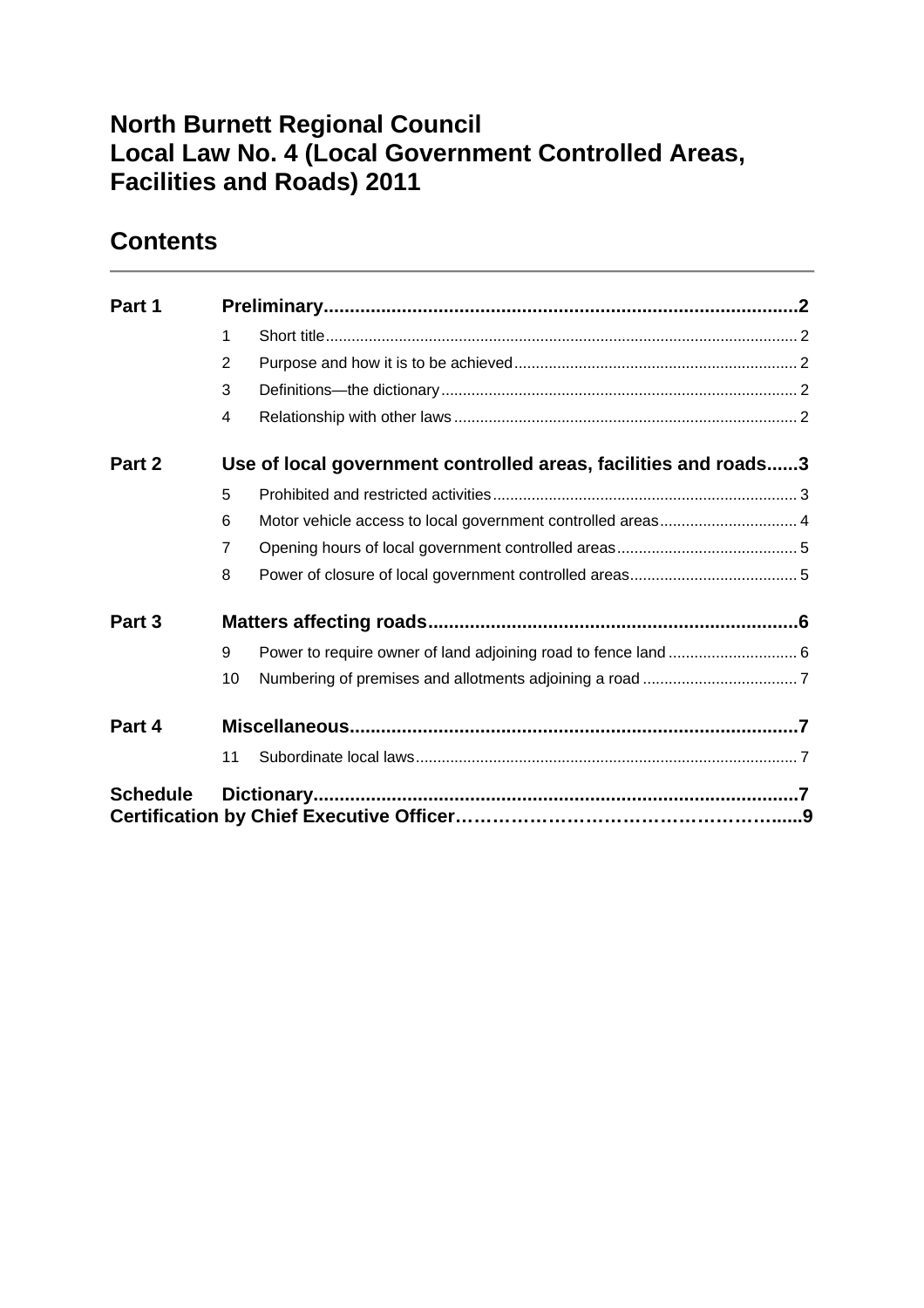## **Part 1** Preliminary

### **1 Short title**

This local law may be cited as *Local Law No. 4 (Local Government Controlled Areas, Facilities and Roads) 2011.*

### **2 Purpose and how it is to be achieved**

- (1) The purpose of this local law is to—
	- (a) protect the health and safety of persons using local government controlled land, facilities, infrastructure and roads; and
	- (b) preserve features of the natural and built environment and other aspects of the amenity of local government controlled land, facilities, infrastructure and roads.
- (2) The purpose is to be achieved by providing for—
	- (a) the regulation of access to local government controlled areas; and
	- (b) the prohibition or restriction of particular activities on local government controlled areas or roads; and
	- (c) miscellaneous matters affecting roads.

#### **3 Definitions—the dictionary**

The dictionary in the schedule defines particular words used in this local law.

#### **4 Relationship with other laws**<sup>1</sup>

 $\overline{a}$ 

This local law is—

- (a) in addition to and does not derogate from  $laws<sup>2</sup>$  regulating the use of trust land and roads; and
- (b) is to be read with *Local Law No. 1 (Administration) 2011*.

<sup>1</sup> This local law and any subordinate local law made under it do not apply to the extent of any inconsistency with a law of the State or the Commonwealth. See the Act, section 27.

Other legislation that may be relevant in the application of this local law includes the *Land Act 1994*, the *Land Regulation 1995* and the *Land Protection (Pest and Stock Route Management) Act 2002*.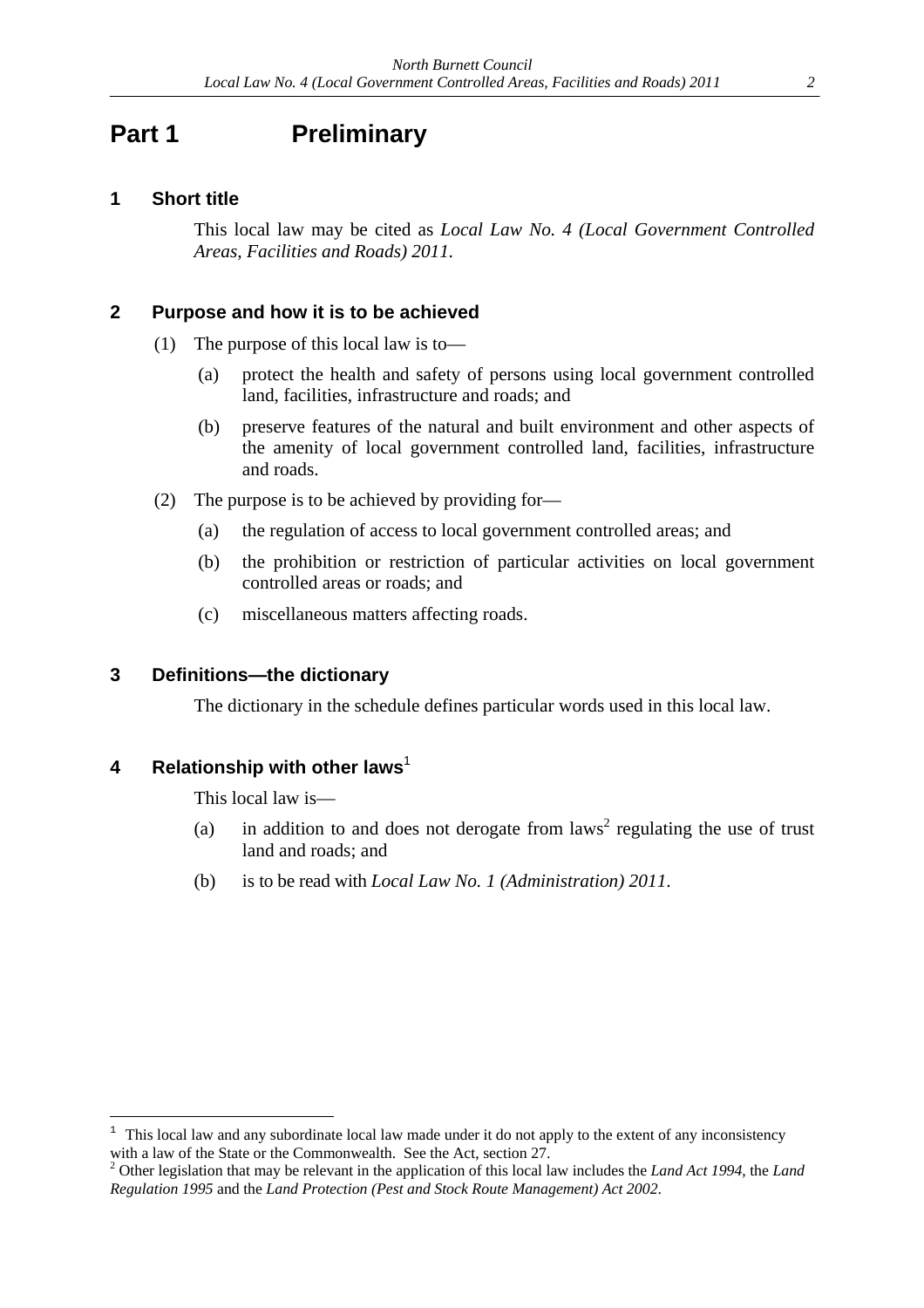## **Part 2 Use of local government controlled areas, facilities and roads3**

#### **5 Prohibited and restricted activities**

- (1) The local government may, by subordinate local law, declare an activity to be—
	- (a) prohibited in a local government controlled area or road (a *prohibited activity*); or
	- (b) restricted in a local government controlled area or road (a *restricted activity*).

*Example for paragraph (a)—* 

The local government may declare that the lighting of fires is a prohibited activity in all local government controlled areas, in a particular local government controlled area or in a part of a local government controlled area.

*Example for paragraph (b)-* 

The local government may declare that the playing of sport generally, or the playing of certain sports, is a restricted activity in that it is restricted to particular times of the day, week, month or year in all local government controlled areas, in a particular local government controlled area or in a part of a local government controlled area.

- (2) The local government must take reasonable steps to provide notice to members of the public regarding prohibited or restricted activities declared for local government controlled areas or roads.
- (3) In this section—

 $\overline{a}$ 

*reasonable steps* may include the display of a notice at a prominent place within each local government controlled area for which a declaration under subsection (1) has been made, stating—

- (a) if the declaration relates to the whole area—the prohibited or restricted activities for the area; and
- (b) if the declaration relates to a part of the area—the prohibited or restricted activities and a description of the part of the area to which the declaration applies; and
- (c) in general terms, the provisions of subsection (4).
- (4) A person must not engage in a prohibited activity or a restricted activity.

Maximum penalty for subsection (4)—

- (a) for an activity declared by subordinate local law as a category 1 activity—10 penalty units; or
- (b) for an activity declared by subordinate local law as a category 2 activity—20 penalty units; or
- (c) for an activity declared by subordinate local law as a category 3 activity—50

<sup>&</sup>lt;sup>3</sup> *Local Law No. 1 (Administration) 2011* deals with activities on local government controlled areas and roads that require the local government's approval, such as commercial use of local government controlled areas and roads, alterations or improvements to local government controlled areas, and other miscellaneous regulated activities.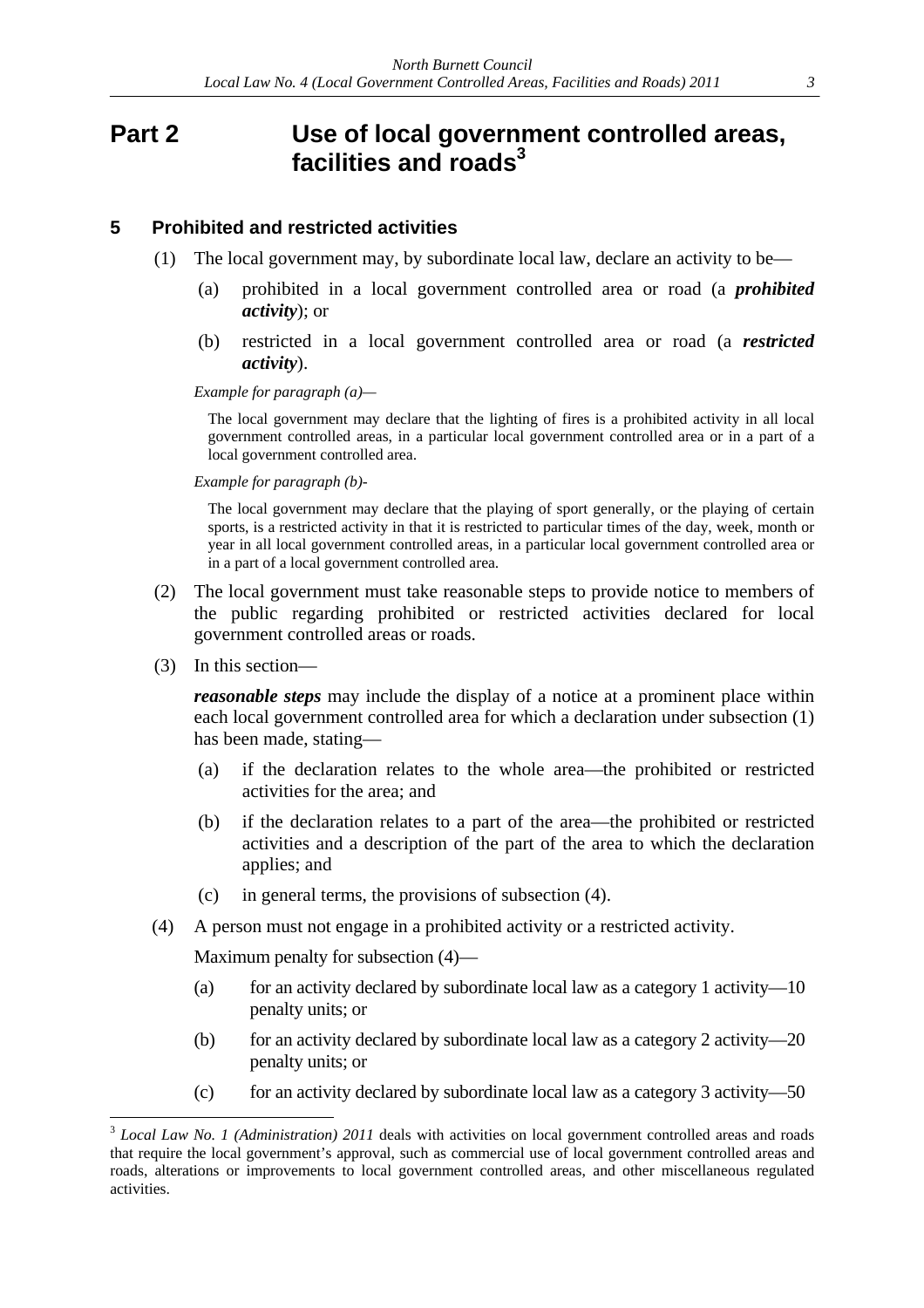penalty units.

### **6 Motor vehicle access to local government controlled areas**

- (1) A *motor vehicle access area* is an area within a local government controlled area that is—
	- (a) a car park or roadway for which there is no sign or traffic control device indicating that vehicles owned by members of the public are excluded; or
	- (b) declared under a subordinate local law for this paragraph as a motor vehicle access area.
- (2) For the purposes of *Local Law No.1 (Administration) 2011*, section 5(b), it is a prescribed activity<sup>4</sup> to bring a motor vehicle onto or drive a motor vehicle on any part of a local government controlled area that is not a motor vehicle access area.
- (3) The local government may, by subordinate local law, declare a specific type of motor vehicle (a *prohibited vehicle*) as prohibited in a specified motor vehicle access area.
- (4) For the purposes of *Local Law No.1 (Administration) 2011*, section 5(b), it is a prescribed activity<sup>5</sup> to bring a prohibited vehicle onto or drive a prohibited vehicle on the specified motor vehicle access area.
- (5) However, subsections (2) and (4) do not apply for an emergency vehicle.
- (6) The local government must take reasonable steps to provide notice to members of the public regarding—
	- (a) declarations of motor vehicle access areas under subsection (1)(b); and
	- (b) declarations of prohibited vehicles under subsection (3).
- (7) In this section—

*emergency vehicle* includes the following—

- (a) an ambulance;
- (b) a fire-engine;
- (c) a police vehicle;
- (d) another vehicle, including a tow truck, helicopter or mobile crane, if used in circumstances of an emergency.

*reasonable steps* include, as a minimum, the display of a notice at a prominent place within each declared motor vehicle access area stating—

- (a) a description of the declared motor vehicle access area; and
- (b) a description of prohibited vehicles for the area; and
- (c) in general terms, the provisions of subsections (2) and (4).

 $\overline{a}$ 

<sup>4</sup> *Local Law No.1 (Administration) 2011*, section 6, creates an offence for a person to undertake a prescribed activity without a current approval granted by the local government. Section 7 requires that the approval be obtained under part 2 of that local law.

<sup>&</sup>lt;sup>5</sup> See footnote 3.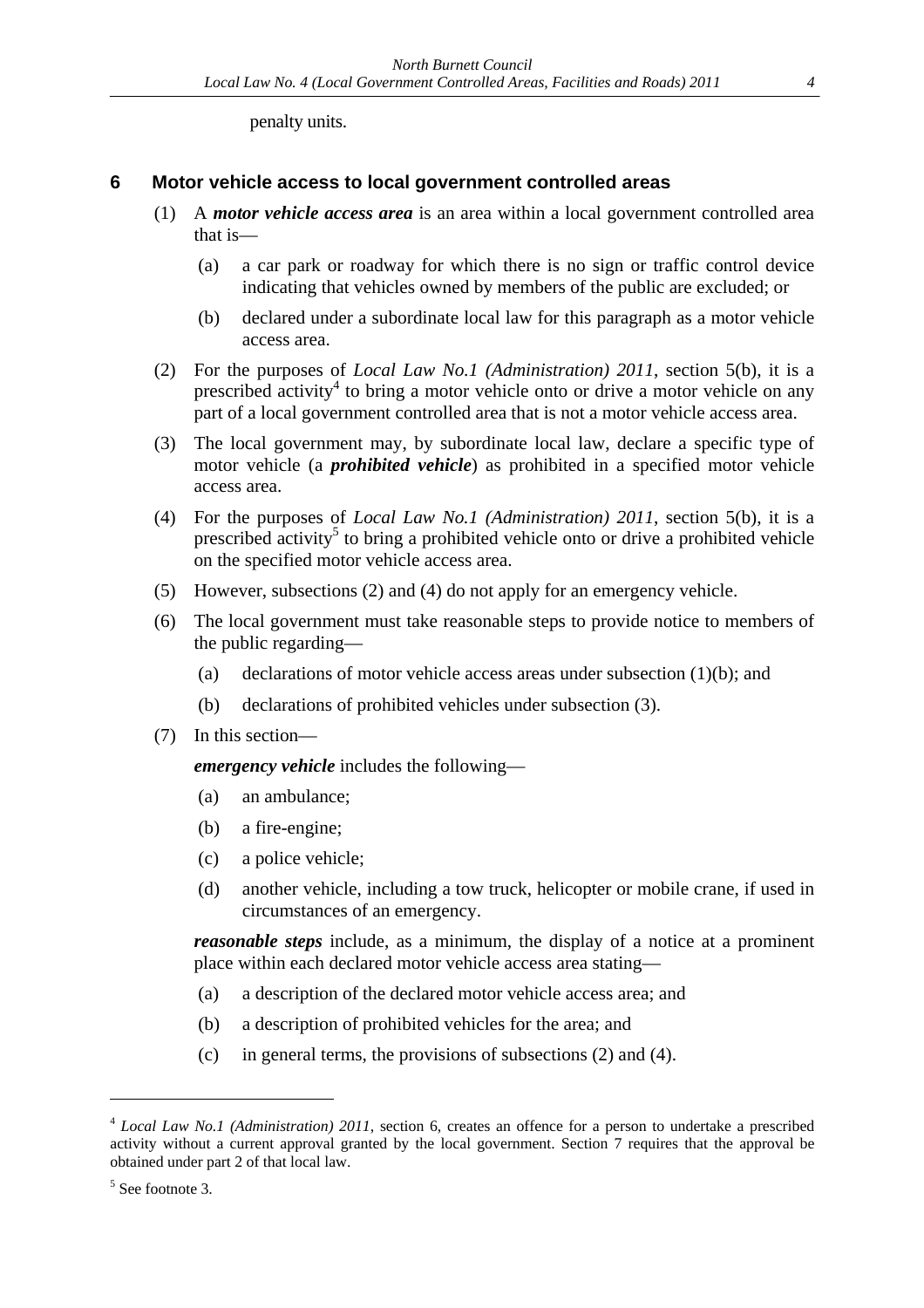### **7 Opening hours of local government controlled areas**

- (1) The local government may, by installing a sign, declare the times when a local government controlled area is open to the public (the *opening hours*).
- (2) A person must not enter or remain in a local government controlled area outside the opening hours unless the person is authorised to do so by the chief executive officer<sup>6</sup>.

Maximum penalty for subsection (2)—20 penalty units.

- (3) A sign installed pursuant to subsection (1) must
	- (a) be placed at each public entrance to the local government controlled area; and
	- (b) clearly indicate the area to which the opening hours apply; and
	- (c) state, in general terms, the provisions of subsection (2).

### **8 Power of closure of local government controlled areas**

- (1) The chief executive officer may temporarily close a local government controlled area to public access—
	- (a) to carry out construction, maintenance, repair or restoration work; or
	- (b) to protect the health and safety of a person or the security of a person's property; or
	- (c) because of a fire or other natural disaster; or
	- (d) to conserve or protect the cultural or natural resources of the area or native wildlife.
- (2) A temporary closure under subsection (1)—
	- (a) must not be for a period greater than 3 years; and
	- (b) must be reviewed by chief executive officer at 6 monthly intervals; and
	- (c) must be revoked as soon as practicable after the chief executive officer becomes satisfied that the reason for the closure no longer exists.
- (3) The local government may, by resolution, permanently close a local government controlled area to public access for any of the following reasons—
	- (a) the conservation of the cultural or natural resources of the area, including, for example—
		- (i) to protect significant cultural or natural resources; or
		- (ii) to enable the restoration or rehabilitation of the area; or
		- (iii) to protect a breeding area for native wildlife; or
		- (iv) to manage a significant Aboriginal area in the area in a way that is consistent with Aboriginal tradition;

 $\overline{a}$ 

<sup>6</sup> See definition of *chief executive officer* in the Act, schedule 4.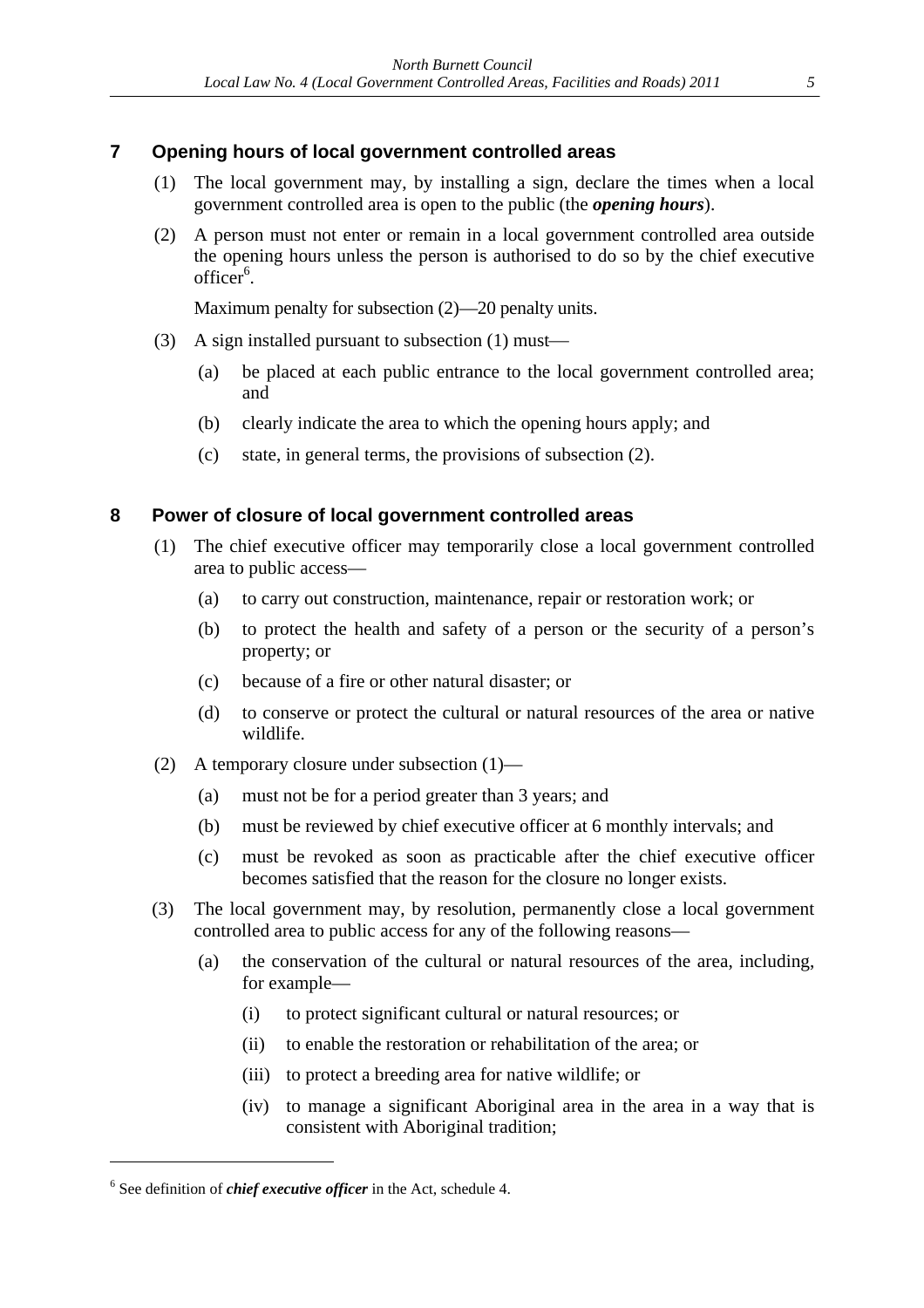- (b) protection of the health and safety of members of the public;
- (c) protection of a facility or service in the area, including, for example, infrastructure, water supply facilities or power generating equipment;
- (d) protection of the amenity of an area adjacent to the area;
- (e) the orderly or proper management of the area.
- (4) Before making a resolution under subsection (3), the local government must—
	- (a) give public notification of its proposal to close the local government controlled area to public access; and
	- (b) provide an opportunity for members of the public to make submissions about the proposal; and
	- (c) consider all submissions made by members of the public.
- (5) If the local government closes a local government controlled area under subsections (1) or (3), it must—
	- (a) place at each public entrance to the area a notice of the closure; and
	- (b) if the duration of the closure is greater than 5 days—include on the notice a statement indicating the duration of the closure.

*Example—* 

If the local government closes an area that is part of a wider local government controlled area, it must place notices at each public entrance to the closed area.

(6) A person must not enter or remain in a local government controlled area while it is closed to public access under this section, unless the person is authorised to do so by the chief executive officer.

Maximum penalty for subsection (6)—20 penalty units.

(7) In this section—

*public notification* means publication of a notice of the proposal in a newspaper circulating in the local government area and on the local government's website.

*significant Aboriginal area* see the *Aboriginal Cultural Heritage Act 2003*, section 9.

*significant Torres Strait Islander area* see the *Torres Strait Islander Cultural Heritage Act 2003*, section 9.

## **Part 3 Matters affecting roads**

#### **9 Power to require owner of land adjoining road to fence land**

- (1) This section applies if, in the local government's opinion, it is necessary for land adjoining a road to be fenced to prevent the risk of—
	- (a) animals escaping from the land onto the road; or
	- (b) interference with the safe movement of traffic or the safe use of the road.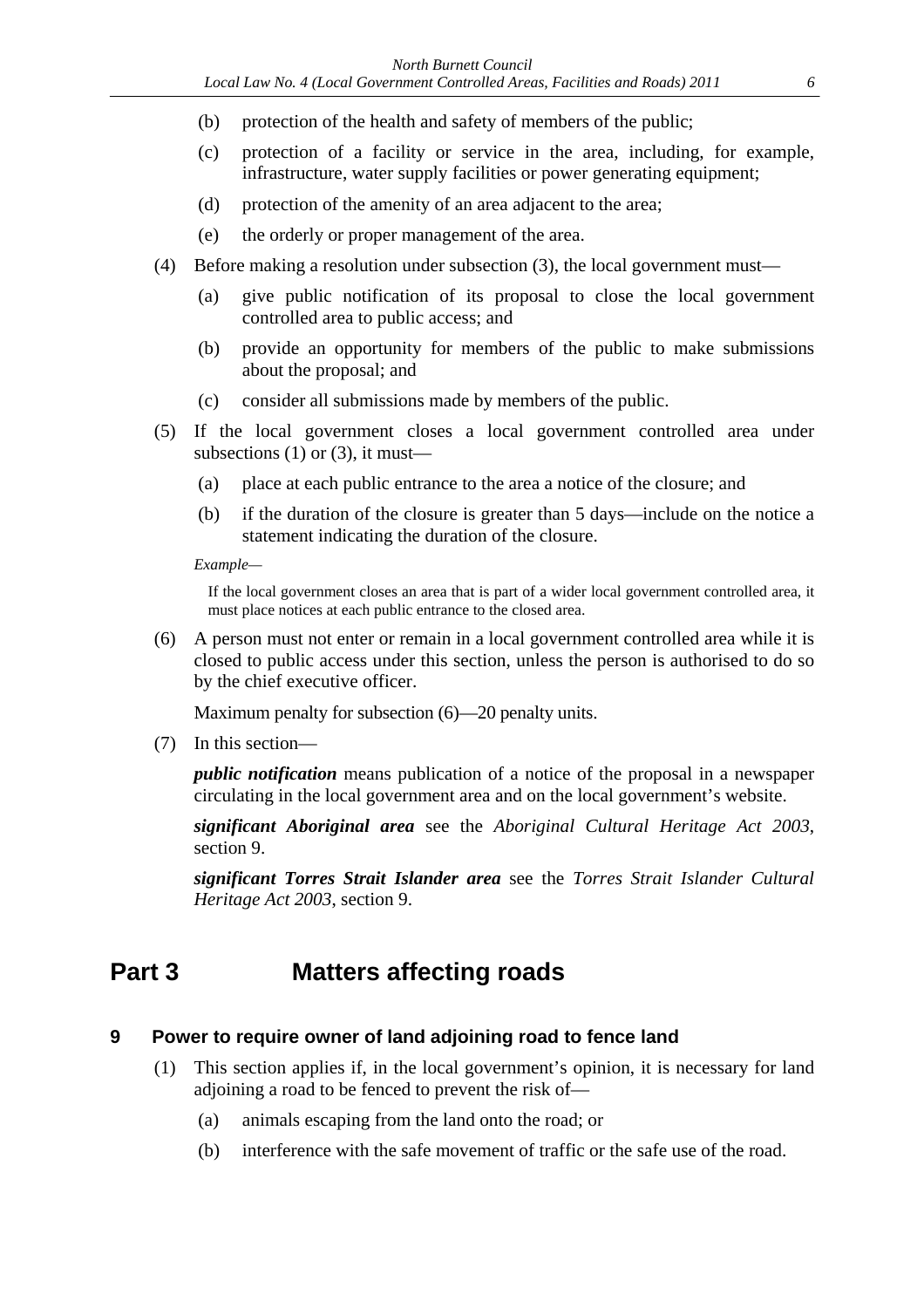- (2) The local government may, by giving a compliance notice<sup>7</sup> to the owner—
	- (a) if the land is not currently fenced—require the owner to fence the land; or
	- (b) if a current fence on the land is in disrepair—require the owner to repair or replace the fence.
- (3) The local government may, by subordinate local law, set out the minimum standards with which the fence must comply.
- (4) In this section—

*animal* does not include a native animal, feral animal or pest animal.

 *feral animal* see *Animal Care and Protection Act 2001*, section 42.  *pest animal* see *Animal Care and Protection Act 2001*, section 42*.*

### **10 Numbering of premises and allotments adjoining a road8**

(1) An owner of land must not adopt a number for a building or allotment that is inconsistent with a numbering system adopted by the local government under this section.

Maximum penalty for subsection (1)—10 penalty units.

(2) An owner of land (other than vacant land) must display the number allocated so as to be easily identified from the adjoining road.

Maximum penalty for subsection (2)—10 penalty units.

# **Part 4 Miscellaneous**

### **11 Subordinate local laws**

The local government may make subordinate local laws about—

- (a) the declaration of prohibited activities or restricted activities;<sup>9</sup> or
- (b) the declaration of motor vehicle access areas; $^{10}$  or
- (c) the declaration of prohibited vehicles;<sup>11</sup> or
- (d) minimum standards for fences on land adjoining a road.<sup>12</sup>

### **Schedule Dictionary**

section 3

 $\overline{a}$ 

 $11$  See section 6(3).

<sup>7</sup> See *Local Law No.1 (Administration) 2011*, section 27, regarding the requirements for compliance notices. <sup>8</sup> See the Act, section 60, regarding control of roads by a local government.

 $9^9$  See section 5(1).

 $10$  See section 6(1).

 $12$  See section 9(3).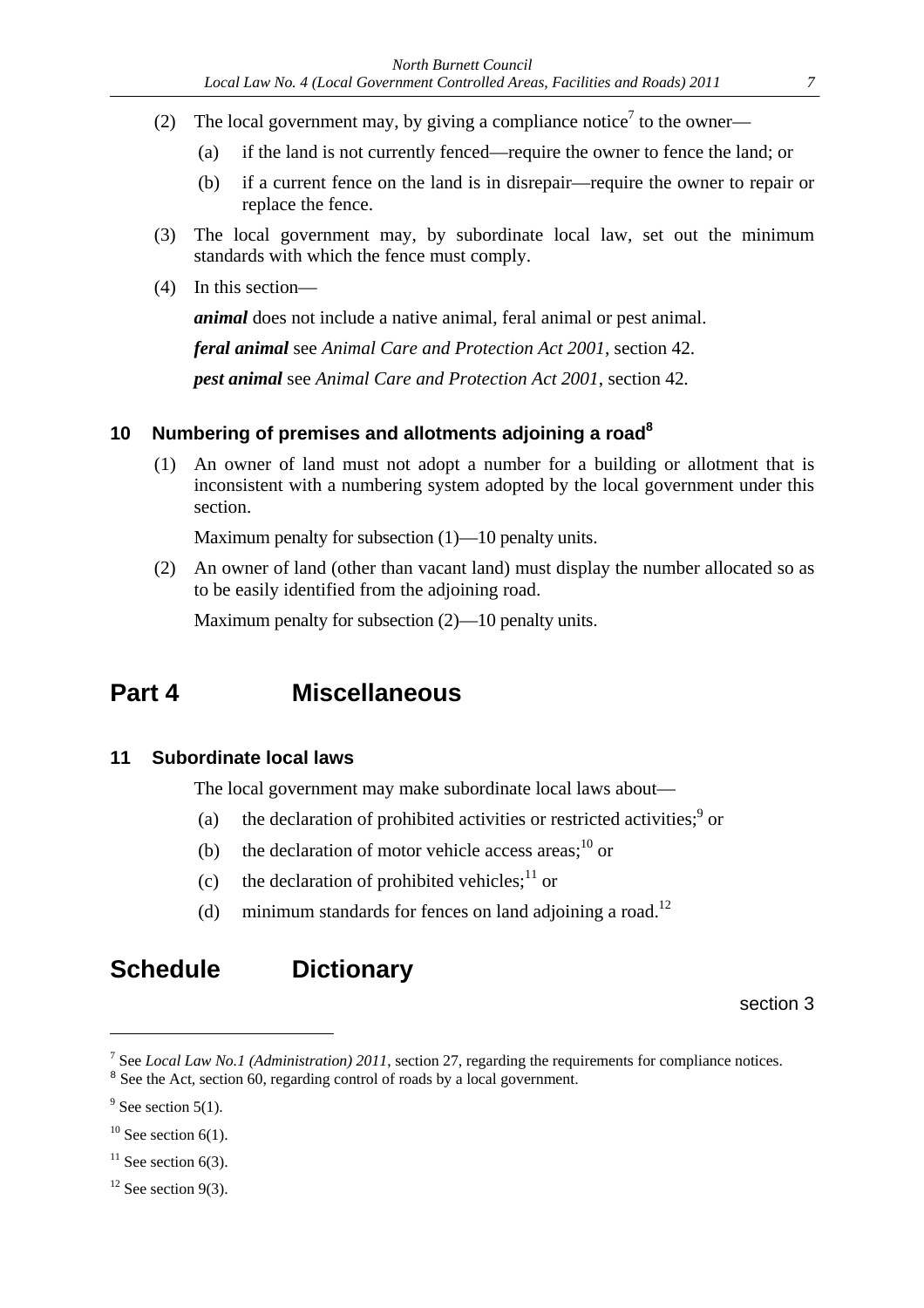*local government controlled area* see *Local Law No.1 (Administration) 2011*, schedule 1. *road* see *Local Law No.1 (Administration) 2011*, schedule 1.